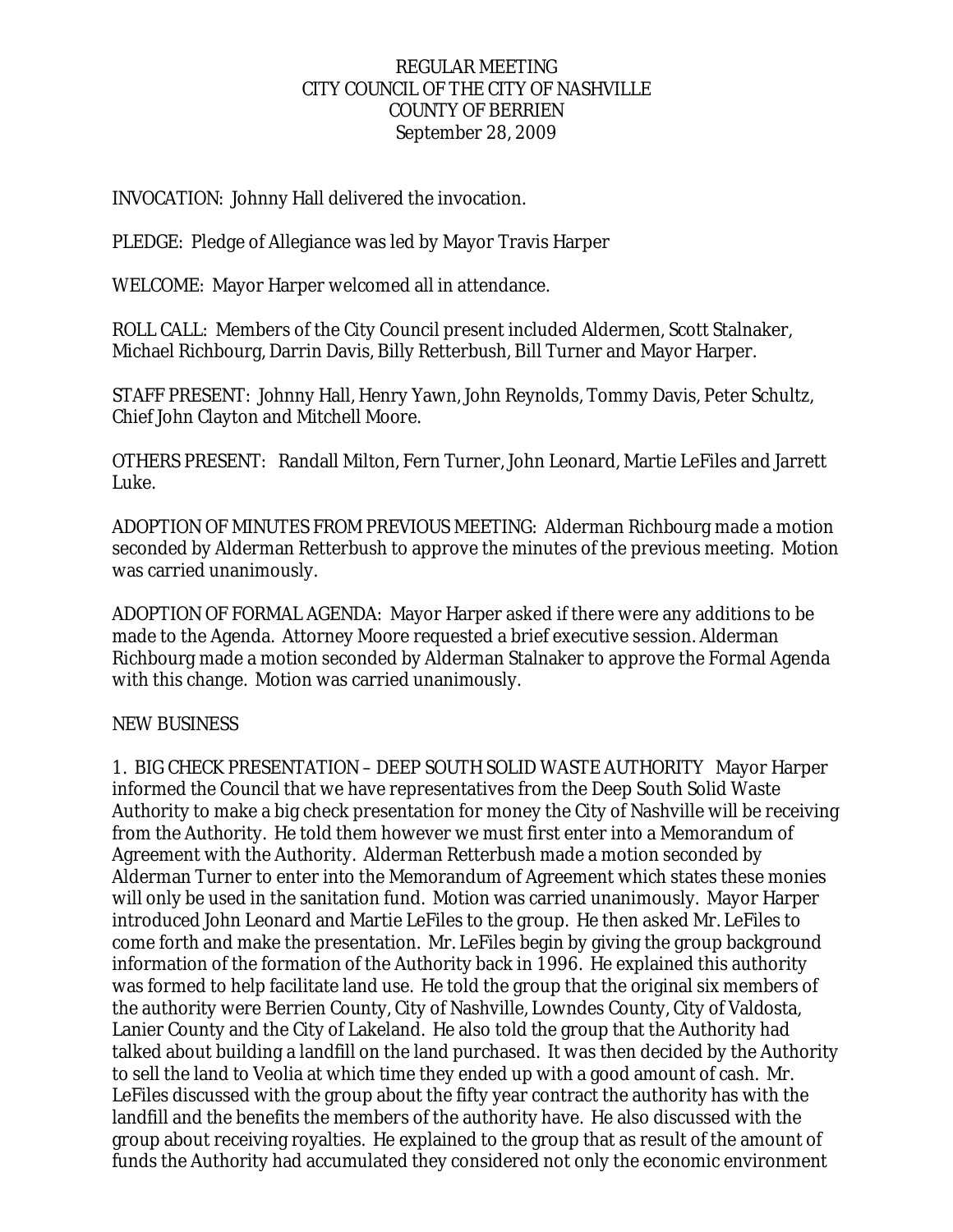but avenues to take some of the funds and distribute to those members who had been members awhile. He also explained how the funds were calculated among the members. He told the group that the City of Nashville will be receiving \$30,000.00 and he is pleased to be able to make this presentation. He informed the group that when the new landfill opens in 2010 the Authority will be receiving royalties from Veolia and hopefully other checks will be coming. He then recognized Alderman Billy Retterbush who currently is serving on the board as a representative from the City of Nashville. He thanked him for his service. He listed others who have served which included Johnny Hall, who had served for a number of years. The Big Check Presentation was then made by Martie LeFiles and John Leonard to Mayor Harper and Alderman Retterbush. The Mayor and Council expressed their thanks and appreciation for the Authority's help.

2. RATIFY THE RESCHEDULING OF OCTOBER 12th MEETING – MANDY LUKE In the absence of Ms Luke, Mayor Harper informed the Council they need to ratify the rescheduling of the October 12th meeting. On September 15, 2009, the Mayor and Council were polled by the City Clerk regarding this matter. Since the regularly scheduled meeting falls on a holiday and it was vital to know a date since Ms. Luke needed to run an ad concerning the setting of the 2009 millage rate before the September 28th meeting. This action needs to be ratified in an open meeting. Alderman Stalnaker made a motion seconded by Alderman Richbourg to ratify the action of the Council taken on September 15th regarding the rescheduling of the October 12th meeting to October 13th at 6:00 p.m. Motion was carried unanimously.

3. DISCUSSION OF RESOLUTION FOR OPPORTUNITY ZONE – ATTORNEY MOORE Attorney Moore informed the group that the only thing he had added to the Resolution was the legal description. He discussed with the group about just having the incorporated city limits and the deletions of certain areas such as subdivisions. He told the group that this may be revised from time to time as need arises. He remarked this basically recognizes a need for redevelopment. Mayor Harper asked if subdivisions would not be considered blight. Attorney Moore responded by explaining the guidelines under Urban Development and about newer developments. After some further discussion, Alderman Richbourg recommended that we not adopt the Resolution tonight since two of our Council Members are not present. This would give them an opportunity to review it. Attorney Moore concurred with this recommendation and said we could adopt it at the next meeting because there is no rush.

# REPORTS

4. CITY MANAGER/FINANCE DIRECTOR'S REPORT – No Report from the City Manager, however Mayor Harper mentioned to the Council that since it is going to be a lengthy process with the engineering on the Parking Lot Project that the City go ahead and allow Statewide Engineering to do the pre-engineering. City Clerk Johnny Hall informed the group that he has already sent out nine Request for Proposals including one for Statewide. Attorney Moore explained the process involved and that it will probably take two months to go through the entire process.

Mayor Harper told the group that Ms. Luke wanted them to be aware of the situation with SEUS, the City's Workers' Comp Carrier. He stated there are some things going on with the company and he wanted to keep them in the know.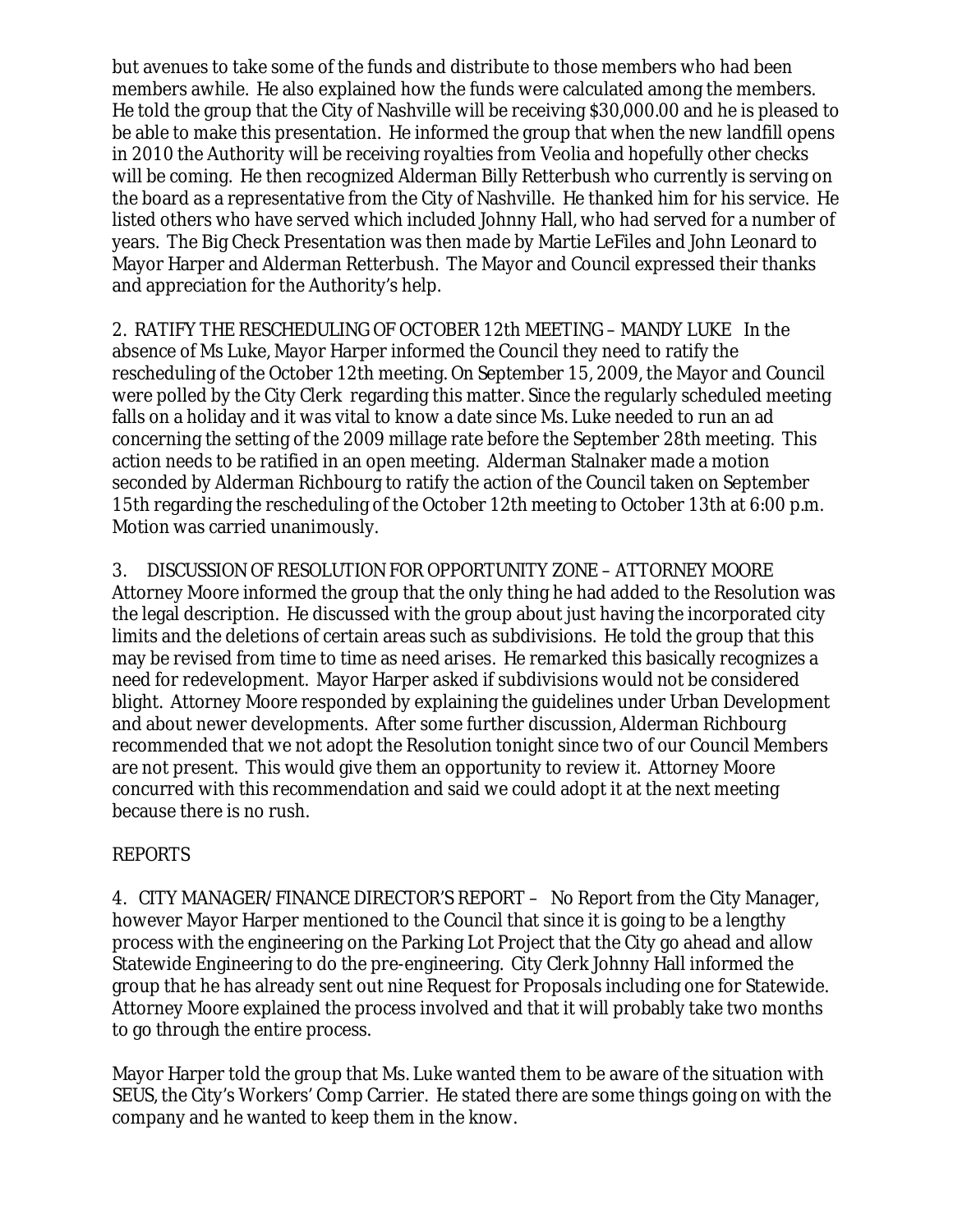5. CITY ATTORNEY'S REPORT Attorney Moore added to what Mayor Harper had told the Council regarding the City's Workers' Comp Insurance Carrier. He stated he had made some inquiries but doesn't know the full ramifications. He informed the Council that SEUS is under a Consent Order from the DOI. He added this gives DOI oversight of the company. He stated this is not good. He remarked that DOI is watching them closely. He said that all claims are currently being paid but this situation bears watching. He told the Council he wanted to make them aware of what is going on with this. There was some discussion on the 75 days advance notice before a non-renewal can be effective. There was also some discussion on the City's renewal date.

## 6. DEPARTMENT HEADS' REPORT

There was no Department Heads' Report

### PUBLIC COMMENTS/GENERAL COMMENTS FROM COUNCIL

Mr. Randall Milton mentioned to the Mayor and Council concerning the County offering an installment plan of three months to pay the County property taxes since the Governor had did away the Homestead Exemption. This has increased most county taxes by \$200 or more. He said Jason Nugent had offered this as a way to help people out. He said it would be a nice gesture if the City would consider doing the same. Mayor Harper talked about people being upset with the taxes. City Clerk Johnny Hall told the group that Ms. Luke and he had discussed doing this. Following a brief discussion the Mayor and Council agreed to offer the installment plan.

Alderman Retterbush expressed appreciation to Martie LeFiles and John Leonard for coming and making the Big Check Presentation.

### EXECUTIVE SESSION

Alderman Richbourg made a motion seconded by Alderman Retterbush to go into executive session at 6:25 p.m. Motion was carried unanimously.

Alderman Richbourg made a motion seconded by Alderman Turner to come out of executive session at 6:36 p.m. Motion was carried unanimously.

# REGULAR SESSION RECONVENED

Alderman Davis brought to the Council's attention concerning the boom truck needing repair on the graftler. He explained that the bearing is now gone and it is in front of where the guys stand and this is dangerous. He said that he was able to see it clearly. He told the Council he asked the guys had they wrote this up and they said they had written up for the last two months, but nothing has been done about it. Alderman Davis stated he would get with Tommy Davis regarding this matter. Alderman Retterbush remarked that the City can get this out of the grant money. Alderman Davis added this really needs attention. He also brought to the Council's attention concerning Officer Allan Morgan's patrol car. He stated the top of the car is in bad need of repainting. He said this looks bad out in the public. Mayor Harper told the group that he had discussed this matter with the Chief and told him to get it fixed.